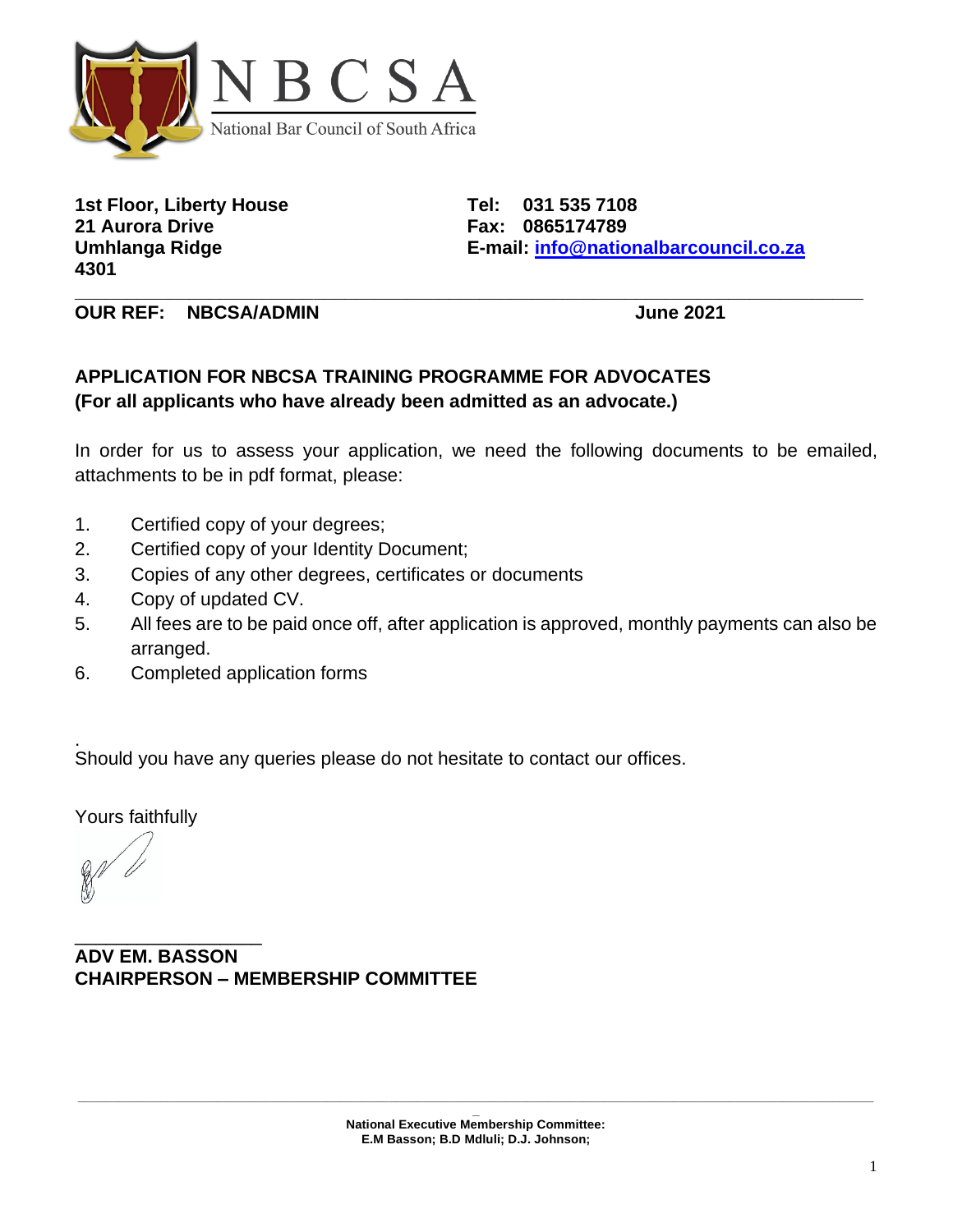#### NATIONAL BAR COUNCIL OF SOUTH AFRICA APPLICATION FOR NBCSA TRAINING PROGRAMME FOR ADVOCATES

## PART "A"

|                  | POSTAL ADDRESS: POSTAL ADDRESS: POSTAL ADDRESS:              |
|------------------|--------------------------------------------------------------|
|                  |                                                              |
|                  |                                                              |
|                  |                                                              |
|                  |                                                              |
|                  |                                                              |
|                  |                                                              |
|                  |                                                              |
|                  |                                                              |
|                  | CONFIRM IF YOU HAVE BEEN ADMITTED AS ADVOCATE (attach proof) |
|                  | <b>CURRENT OCCUPATION:</b>                                   |
|                  | <b>SPECIALISED FIELDS:</b>                                   |
|                  |                                                              |
|                  |                                                              |
| <b>TEL.</b> (W): |                                                              |
| TEL. (H):        |                                                              |
| CELL:            |                                                              |
|                  |                                                              |
| E-MAIL:          |                                                              |
|                  |                                                              |
|                  | FAMILY MEMBER INFO: NAME:                                    |
| TEL. (W):        |                                                              |
| TEL. (H):        |                                                              |
| CELL:            |                                                              |
| FAX:             |                                                              |
| E-MAIL:          |                                                              |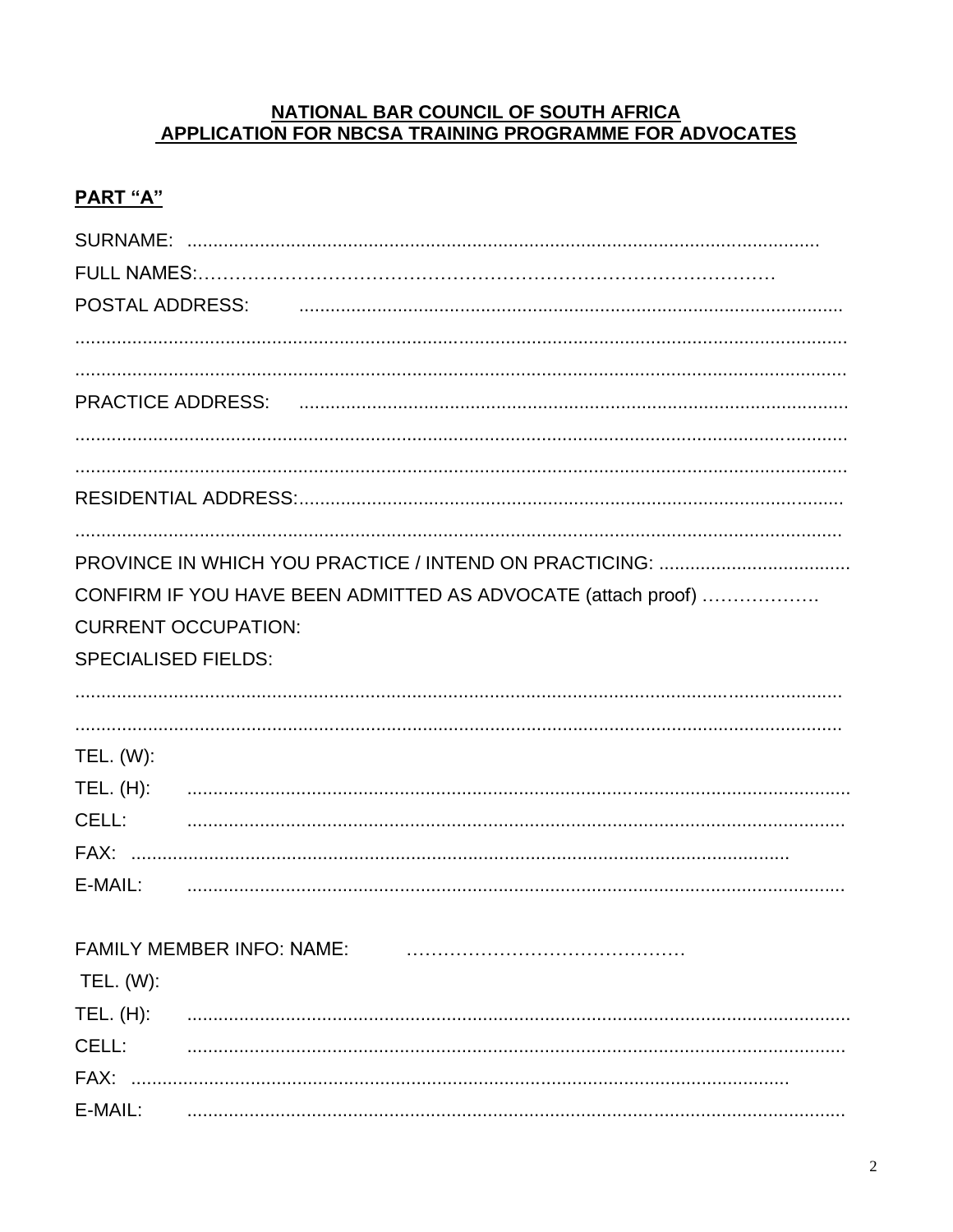| TEL. (W): |  |
|-----------|--|
| TEL. (H): |  |
| CELL:     |  |
|           |  |
| $F-MAIL:$ |  |

## **PERSONAL INFORMATION**

DATE OF BIRTH: **GENDER: DISABILITIES: MARRIAGE STATUS:** 

## **PART B**

### **ACADEMIC QUALIFICATIONS (Provide proof, but no need for matric certificate)**

2) Did you finish your LLB prior to 1 November 2018? .... 3) If you only finished the LLB in or during 2018, indicate date when you received the final results, (on or before 1 November 2018) ................... 

## **PART C**

LIST ANY PREVIOUS CRIMINAL CONVICTIONS, DISCIPLINARY CONVICTIONS, CIVIL CLAIMS 

LIST ANY PENDING CRIMINAL CONVICTIONS, DISCIPLINARY CONVICTIONS, CIVIL CLAIMS 

PLEASE PROVIDE POLICE CLEARANCE CERTITIFACTE IN RESPECT OF THE ABOVE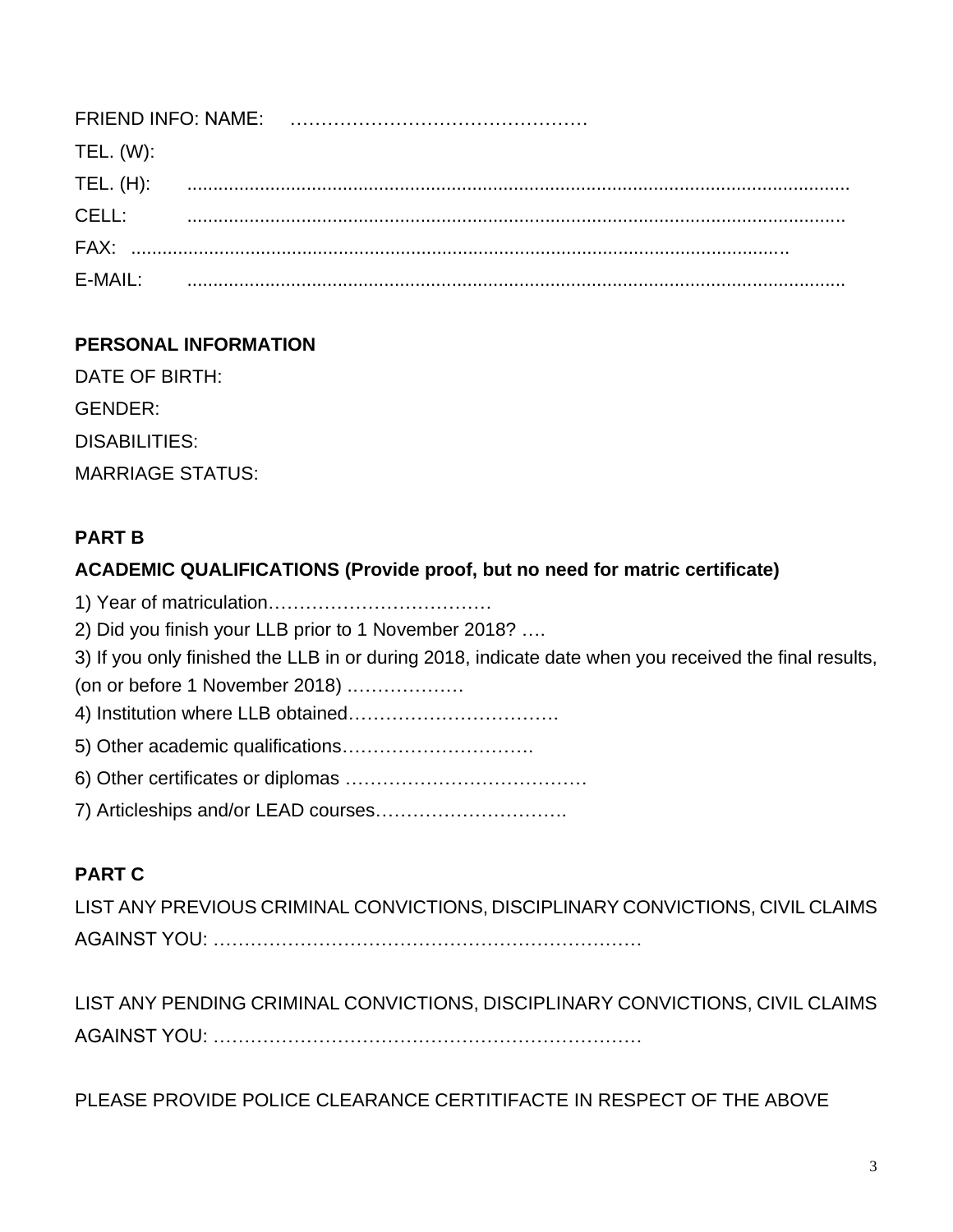# **PART D**

PROVIDE A CHRONOLOGICAL SUMMARY OF YOUR ACTIVITIES/WORK/STUDIES FROM THE YEAR THAT YOU MATRICULATED TO DATE.

……………………………………………… ……………………………………………… ……………………………………………………… …………………………………………………… ……………………………………………….

# **PART E**

WHY DID I CHOOSE THE NBCSA, TO JOIN AND/OR TO DO MY TRAINING?

………………………………………………………………………………….. ………………………………………………………………………………….. …………………………………………………………………………………..

# **CERTIFICATE BY APPLICANT**

I, the undersigned, confirm by signing this application form:

- 1. That I will accept notices of any proceedings emanating from the National Bar Council of South Africa (NBCSA) at the email address given above.
- 2. I will keep the NBCSA informed of changes of my details.
- 3. I am aware that I may have to undergo an interview, which may be done in person or may be conducted virtually.
- 4. I confirm that this application is subject to approval.
- 5. I confirm the contents of the forms completed with regards to this application.
- 6. I confirm that on being admitted to do training with the NBCSA I will adhere to the rules and ethics of the NBCSA.
- 7. I confirm that I will partake in the prescribed ongoing education program and choose to do it in the following Province: …………………
- 8. I will pay the prescribed fee for pupillage of R8 000.00 (Eight Thousand Rand). Which will include lecturing fees but exclude travelling and other expenses which I might incur.